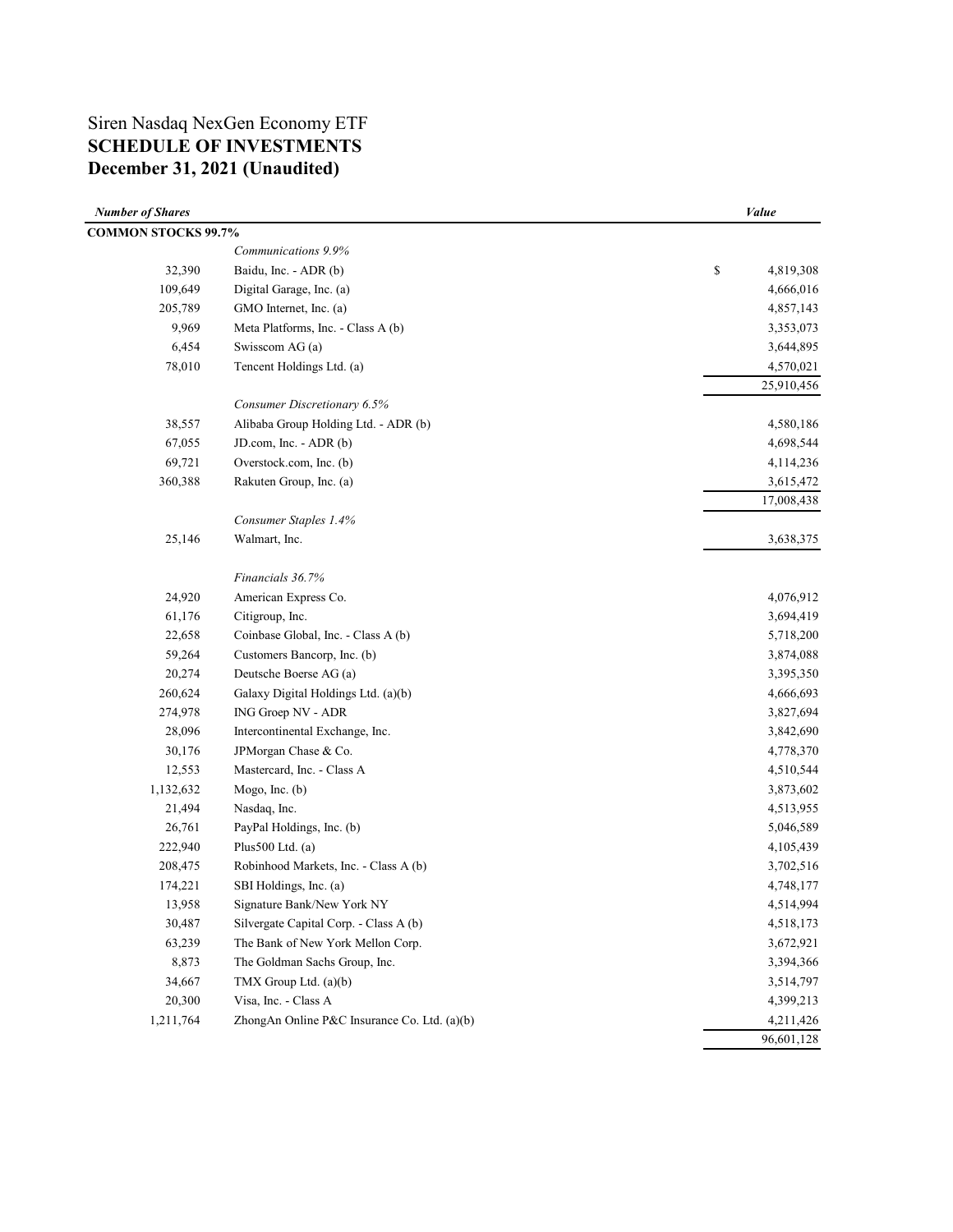# Siren Nasdaq NexGen Economy ETF **SCHEDULE OF INVESTMENTS December 31, 2021 (Unaudited) (Continued)**

| <b>Number of Shares</b>        |                                                        | <b>Value</b>  |
|--------------------------------|--------------------------------------------------------|---------------|
|                                | Industrials 3.3%                                       |               |
| 79,037                         | Hitachi Ltd. (a)                                       | 4,280,627     |
| 26,129                         | Siemens AG (a)                                         | 4,541,897     |
|                                |                                                        | 8,822,524     |
|                                | Technology 41.9%                                       |               |
| 12,682                         | Accenture PLC - Class A                                | 5,257,323     |
| 31,964                         | Advanced Micro Devices, Inc. (b)                       | 4,599,620     |
| 427,955                        | Bakkt Holdings, Inc. (b)                               | 3,641,897     |
| 762,167                        | Bitfarms Ltd. of Canada (b)                            | 3,848,943     |
| 29,274                         | Block, Inc. (b)                                        | 4,728,044     |
| 25,389                         | Broadridge Financial Solutions, Inc.                   | 4,641,617     |
| 770,078                        | Canaan, Inc. (b)                                       | 3,965,902     |
| 69,419                         | Cisco Systems, Inc.                                    | 4,399,082     |
| 2,010,238                      | Ebang International Holdings, Inc. - Class A (b)       | 2,070,545     |
| 27,759                         | Fujitsu Ltd. (a)                                       | 4,761,237     |
| 274,468                        | Hewlett Packard Enterprise Co.                         | 4,328,360     |
| 1,803,419                      | Huobi Technology Holdings Ltd. (a)(b)                  | 1,898,810     |
| 166,780                        | Infosys Ltd. - ADR                                     | 4,221,202     |
| 40,249                         | International Business Machines Corp.                  | 5,379,681     |
| 127,028                        | Marathon Digital Holdings, Inc. (b)                    | 4,174,140     |
| 37,891                         | Micron Technology, Inc.                                | 3,529,547     |
| 13,936                         | Microsoft Corp.                                        | 4,686,955     |
| 7,428                          | MicroStrategy, Inc. (b)                                | 4,044,472     |
| 199,454                        | NTT Data Corp. (a)                                     | 4,275,872     |
| 15,046                         | NVIDIA Corp.                                           | 4,425,179     |
| 1,287,994                      | OneConnect Financial Technology Co. Ltd. (b)           | 3,181,345     |
| 45,136                         | Oracle Corp.                                           | 3,936,311     |
| 2,523                          | Samsung Electronics Co. Ltd. - GDR 144A (c)            | 4,160,427     |
| 31,656                         | SAP SE - ADR                                           | 4,435,322     |
| 31,873                         | Taiwan Semiconductor Manufacturing Co. Ltd. - ADR      | 3,834,641     |
| 20,392                         | Texas Instruments, Inc.                                | 3,843,280     |
| 682,714                        | Z Holdings Corp. (a)                                   | 3,961,083     |
|                                |                                                        | 110,230,837   |
|                                | <b>Total Common Stocks</b>                             |               |
|                                | (Cost \$229,193,656)                                   | 262, 211, 758 |
|                                |                                                        |               |
| <b>MONEY MARKET FUNDS 0.2%</b> |                                                        |               |
| 482,153                        | First American Government Obligations Fund, 0.026% (d) | 482,153       |
|                                | <b>Total Money Market Funds</b>                        |               |
|                                | (Cost \$482,153)                                       | 482,153       |
|                                | <b>Total Investments 99.9%</b>                         |               |
|                                | (Cost \$229,675,809)                                   | 262,693,911   |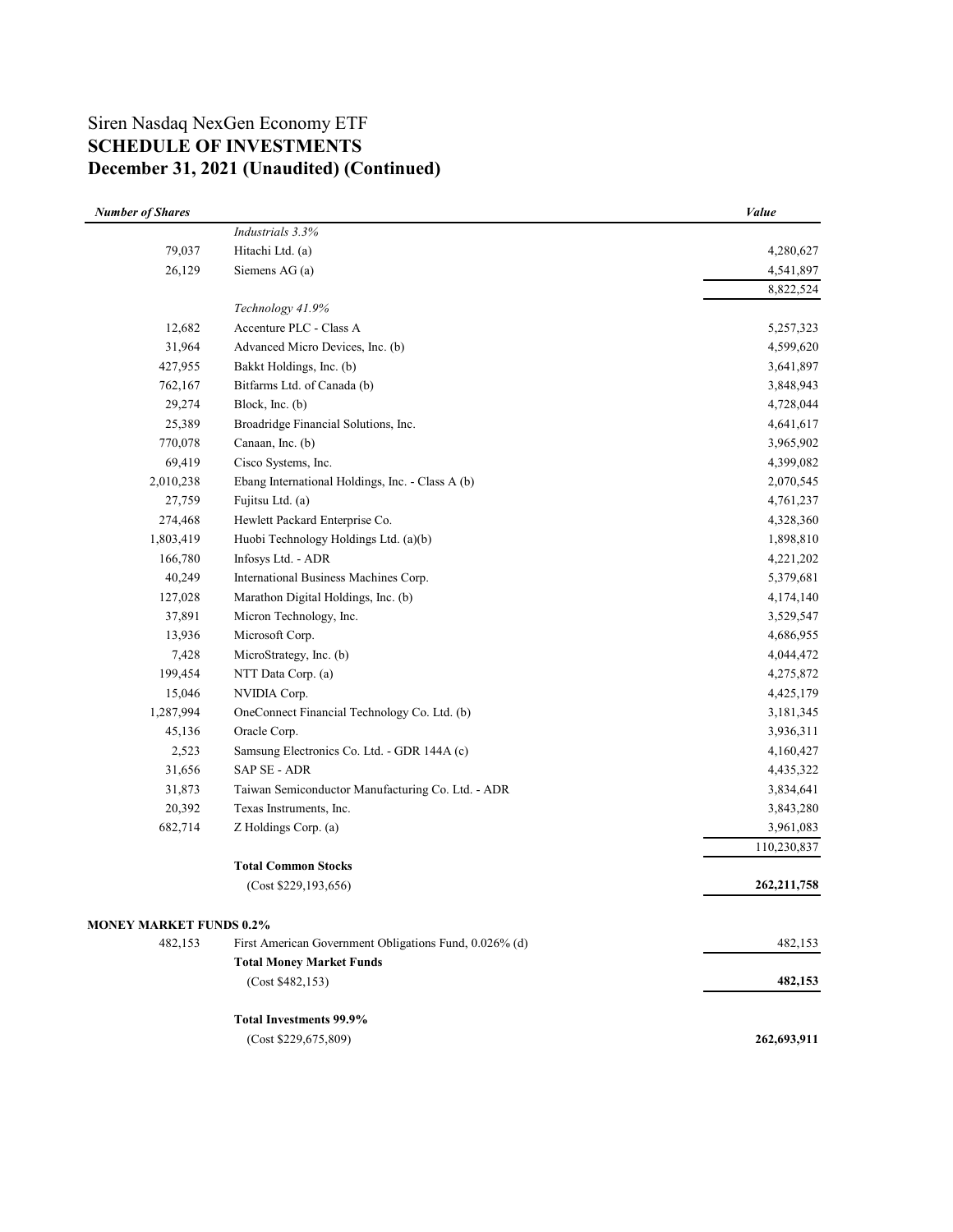## Siren Nasdaq NexGen Economy ETF **SCHEDULE OF INVESTMENTS December 31, 2021 (Unaudited) (Continued)**

|                                            | Value            |
|--------------------------------------------|------------------|
|                                            |                  |
| Other Assets in Excess of Liabilities 0.1% | 196.935          |
|                                            |                  |
| <b>TOTAL NET ASSETS 100.0%</b>             | 262,890,846<br>S |
|                                            |                  |

- (a) U.S.-dollar denominated security of a foreign issuer.
- (b) Non-Income Producing.
- (c) Security was purchased pursuant to Rule 144 under the securities Act of 1933 and may not be resold subject to the rule except to qualified institutional buyers. Unless otherwise noted, 144 securities are deemed to be liquid. At December 31, 2021, the net value of these securities amounted to \$4,160,427 which represents 1.6% of net assets.
- (d) 7-day net yield at December 31, 2021.
- ADR American Depositary Receipt
- GDR Global Depositary Receipt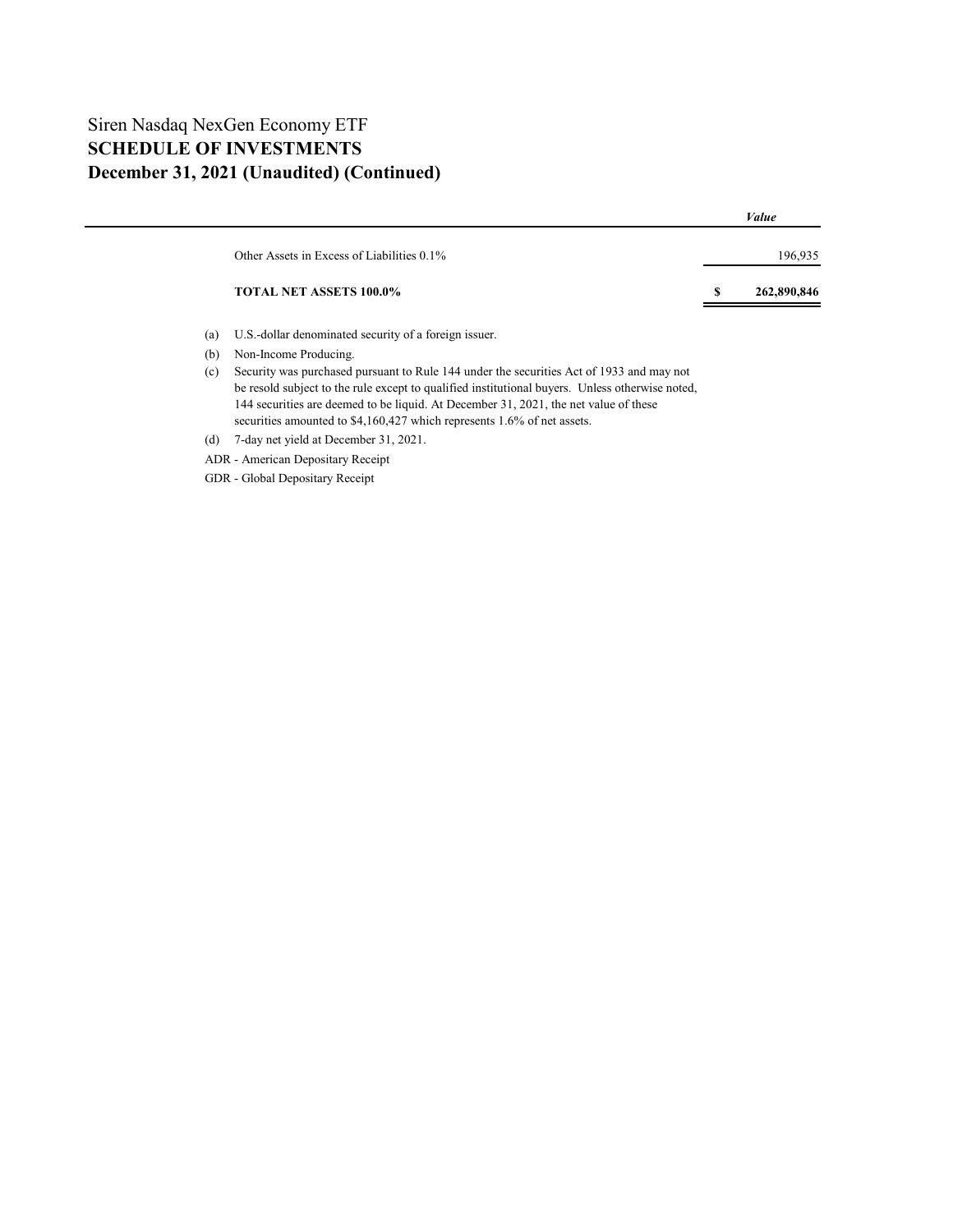#### **Siren ETF Trust – Notes to Quarterly Schedules of Investments** December 31, 2021 (Unaudited)

### **Investment Valuation**

The net asset value ("NAV") per share of the Fund is calculated each business day as of the close of regular trading on the New York Stock Exchange ("NYSE"), generally 4:00 p.m., Eastern Time. The NAV per share of the Fund is calculated by dividing the sum of the value of the securities held by the Fund, plus cash and other assets, minus all liabilities (including estimated accrued expenses) by the total number of shares outstanding for the Fund, rounded to the nearest cent. The Fund's shares will not be priced on the days on which the NYSE is closed for trading. The offering and redemption price per share for the Fund is equal to the NAV per share.

Securities held by the Fund are valued at market quotations when reliable market quotations are readily available. Exchange traded securities and instruments (including equity securities, depositary receipts and ETFs) are generally valued at the last reported sale price on the principal exchange on which such securities are traded (at the NASDAQ Official Closing Price for NASDAQ listed securities), as of the close of regular trading on the NYSE on the day the securities are being valued or, if there are no sales, at the mean of the most recent bid and asked prices. Over-the-counter ("OTC") securities and instruments not traded on an exchange are generally valued at the last traded price. In the absence of a recorded transaction sale price or if the last sale price is unavailable, OTC securities are valued at the mean between last bid and ask, as quoted. If an ask price for an OTC security is unavailable, the last bid price is used. Such valuations would typically be categorized as Level 1 or Level 2 in the fair value hierarchy described below.

When reliable market quotations are not readily available, securities are priced at their fair value in accordance with the Trust's valuation procedures, which were approved by the Trustees. The Fund may use fair value pricing in a variety of circumstances, including but not limited to, situations when the value of a Fund's security has been materially affected by events occurring after the close of the market on which such security is principally traded (such as a corporate action or other news that may materially affect the price of such security) or trading in such security has been suspended or halted. Such valuations would typically be categorized as Level 2 or Level 3 in the fair value hierarchy described below. Fair value pricing involves subjective judgments and it is possible that a fair value determination for a security is materially different than the value that could be realized upon the sale of such security. In addition, fair value pricing could result in a difference between the prices used to calculate a Fund's NAV and the prices used by the Fund's target Index. This may adversely affect a Fund's ability to track its Target Index.

The Fund discloses the fair market value of its investments in a hierarchy that distinguishes between: (1) market participant assumptions developed based on market data obtained from sources independent of the Fund (observable inputs) and (2) the Fund's own assumptions about market participant assumptions developed based on the best information available under the circumstances (unobservable inputs). The three levels defined by the hierarchy are as follows:

• Level 1 — Quoted prices in active markets for identical assets.

• Level 2 — Other significant observable inputs (including quoted prices for similar securities, interest rates, prepayment speeds, credit risk, etc.).

• Level 3 — Significant unobservable inputs (including the Fund's own assumptions in determining the fair value of investments). The inputs or methodology used for valuing securities are not necessarily an indication of the risk associated with investing in those securities.

The following is a summary of the inputs used to value the Siren Nasdaq NexGen Economy ETF's investments as of December 31, 2021: